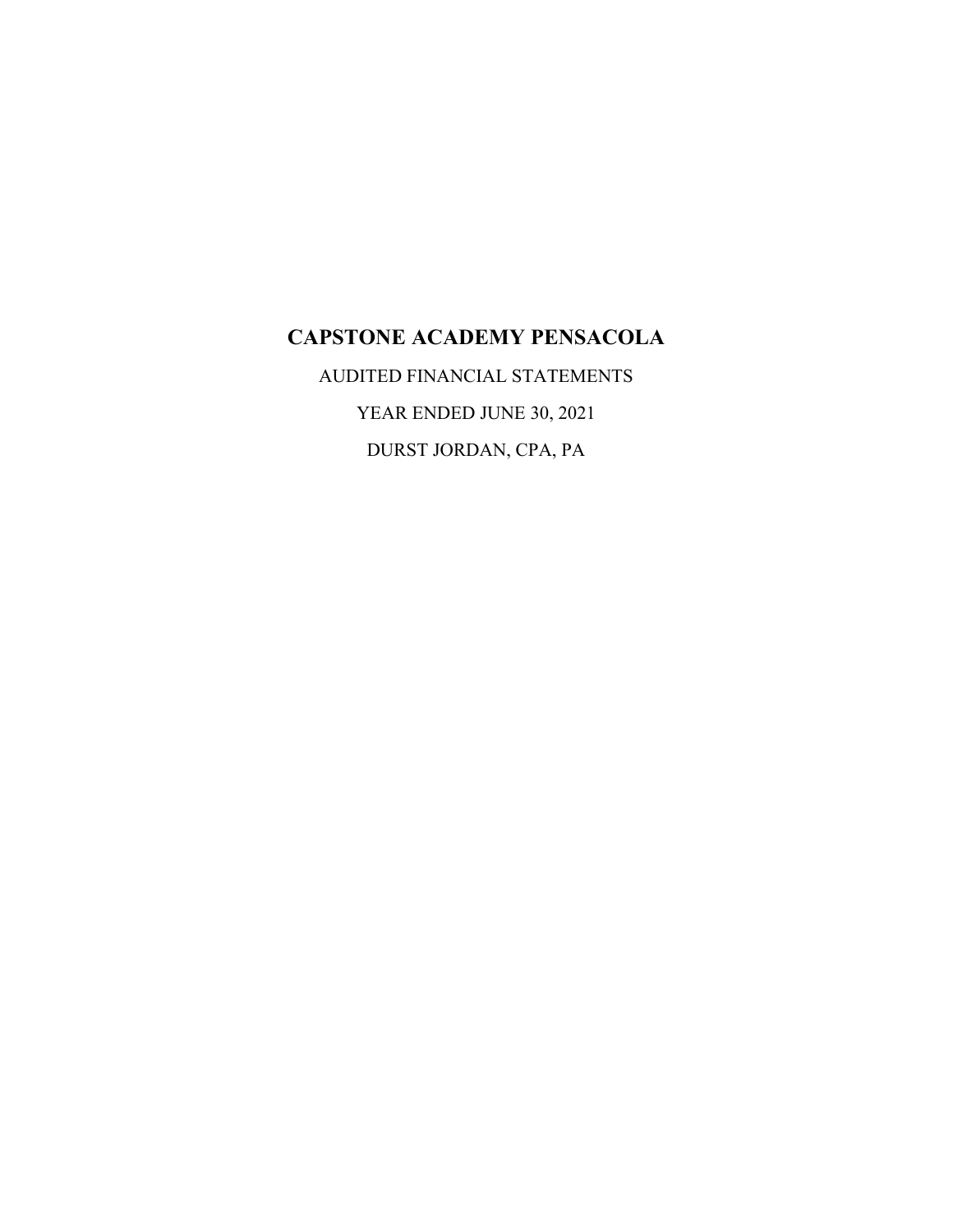# **TABLE OF CONTENTS**

|                                                                                                                                                                                                                                 | <b>PAGE</b>    |
|---------------------------------------------------------------------------------------------------------------------------------------------------------------------------------------------------------------------------------|----------------|
| Independent Auditor's Report                                                                                                                                                                                                    |                |
| <b>Financial Statements:</b>                                                                                                                                                                                                    |                |
| <b>Statement of Financial Position</b>                                                                                                                                                                                          | 3              |
| Statement of Activities and Changes in Net Assets                                                                                                                                                                               | $\overline{4}$ |
| <b>Statement of Cash Flows</b>                                                                                                                                                                                                  | 5              |
| Notes to the Financial Statements                                                                                                                                                                                               | 6              |
| Independent Auditor's Report on Internal Control over Financial Reporting and<br>on Compliance and Other Matters Based on an Audit of Financial Statements<br>Performed in Accordance with <i>Government Auditing Standards</i> | 12             |
| Independent Auditor's Management Letter                                                                                                                                                                                         | 14             |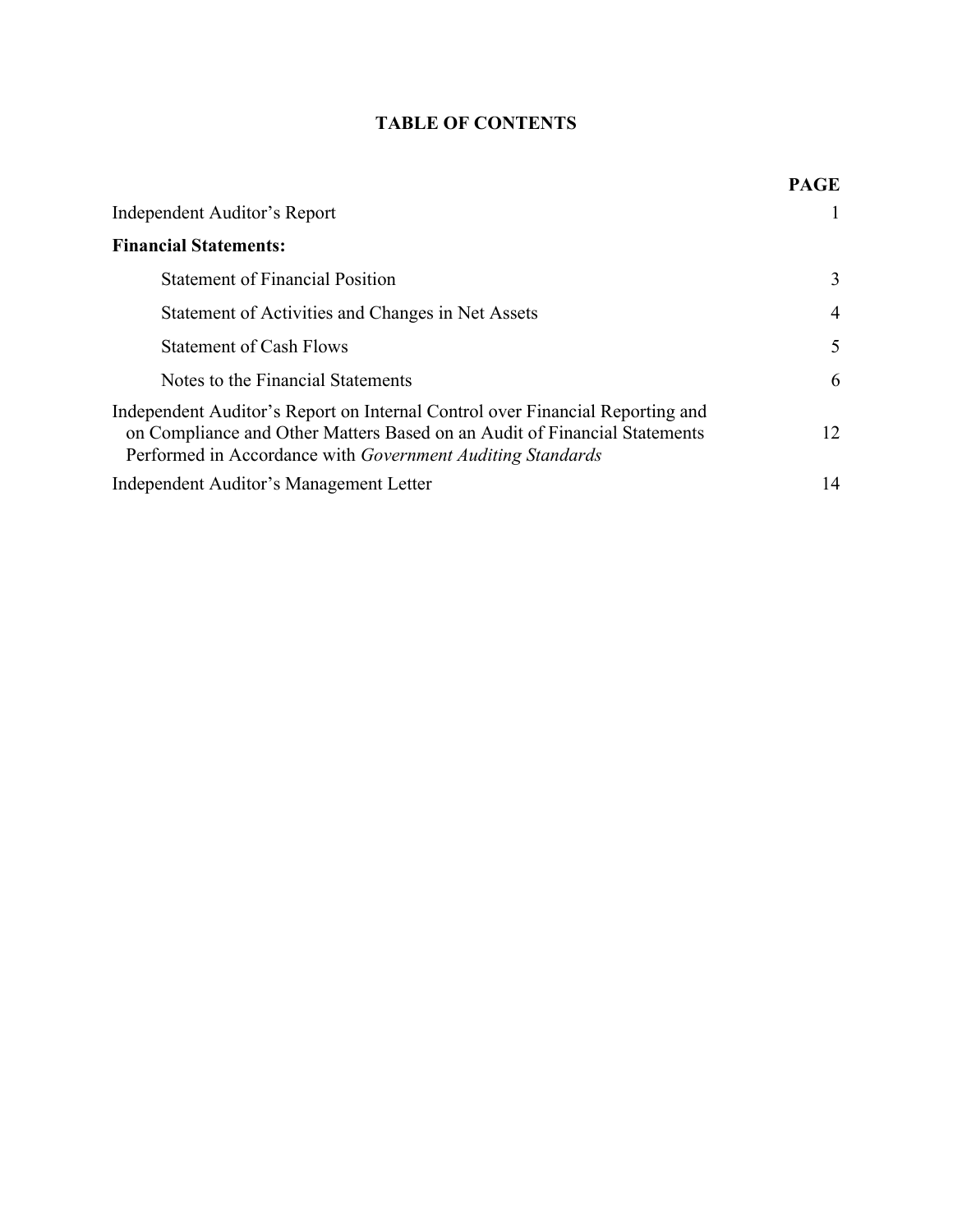

**4459-B Hwy. 90 Pace, Florida 32571 Phone: (850) 995-5000 Fax: (850) 994-4522** 

# **INDEPENDENT AUDITOR'S REPORT**

To the Board of Directors of Capstone Adaptive Learning and Therapy Centers, Inc. Capstone Academy Pensacola Pensacola, Florida

# **Opinion**

We have audited the accompanying financial statements of Capstone Academy Pensacola (Program of Capstone Adaptive Learning and Therapy Centers, Inc.) (a nonprofit organization), which comprise the statement of financial position as of June 30, 2021, and the related statements of activities and changes in net assets, and cash flows for the year then ended, and the related notes to the financial statements.

In our opinion, the financial statements referred to above present fairly, in all material respects, the financial position of Capstone Academy Pensacola as of June 30, 2021, and the changes in its net assets and its cash flows for the year then ended in accordance with accounting principles generally accepted in the United States of America.

# **Basis for Opinion**

We conducted our audit in accordance with auditing standards generally accepted in the United States of America. Our responsibilities under those standards are further described in the Auditor's Responsibilities for the Audit of the Financial Statements section of our report. We are required to be independent of Capstone Academy Pensacola and to meet our other ethical responsibilities in accordance with the relevant ethical requirements relating to our audit. We believe that the audit evidence we have obtained is sufficient and appropriate to provide a basis for our audit opinion.

# **Management's Responsibility for the Financial Statements**

Management is responsible for the preparation and fair presentation of these financial statements in accordance with accounting principles generally accepted in the United States of America, and for the design, implementation, and maintenance of internal control relevant to the preparation and fair presentation of financial statements that are free from material misstatement, whether due to fraud or error.

In preparing the financial statements, management is required to evaluate whether there are conditions or events, considered in the aggregate, that raise substantial doubt about Capstone Academy Pensacola's ability to continue as a going concern within one year after the date that the financial statements are available to be issued.

# **Auditor's Responsibilities for the Audit of the Financial Statements**

Our objectives are to obtain reasonable assurance about whether the financial statements as a whole are free from material misstatement, whether due to fraud or error, and to issue an auditor's report that includes our opinion. Reasonable assurance is a high level of assurance but is not absolute assurance and therefore is not a guarantee that an audit conducted in accordance with generally accepted auditing standards will always detect a material misstatement when it exists. The risk of not detecting a material misstatement resulting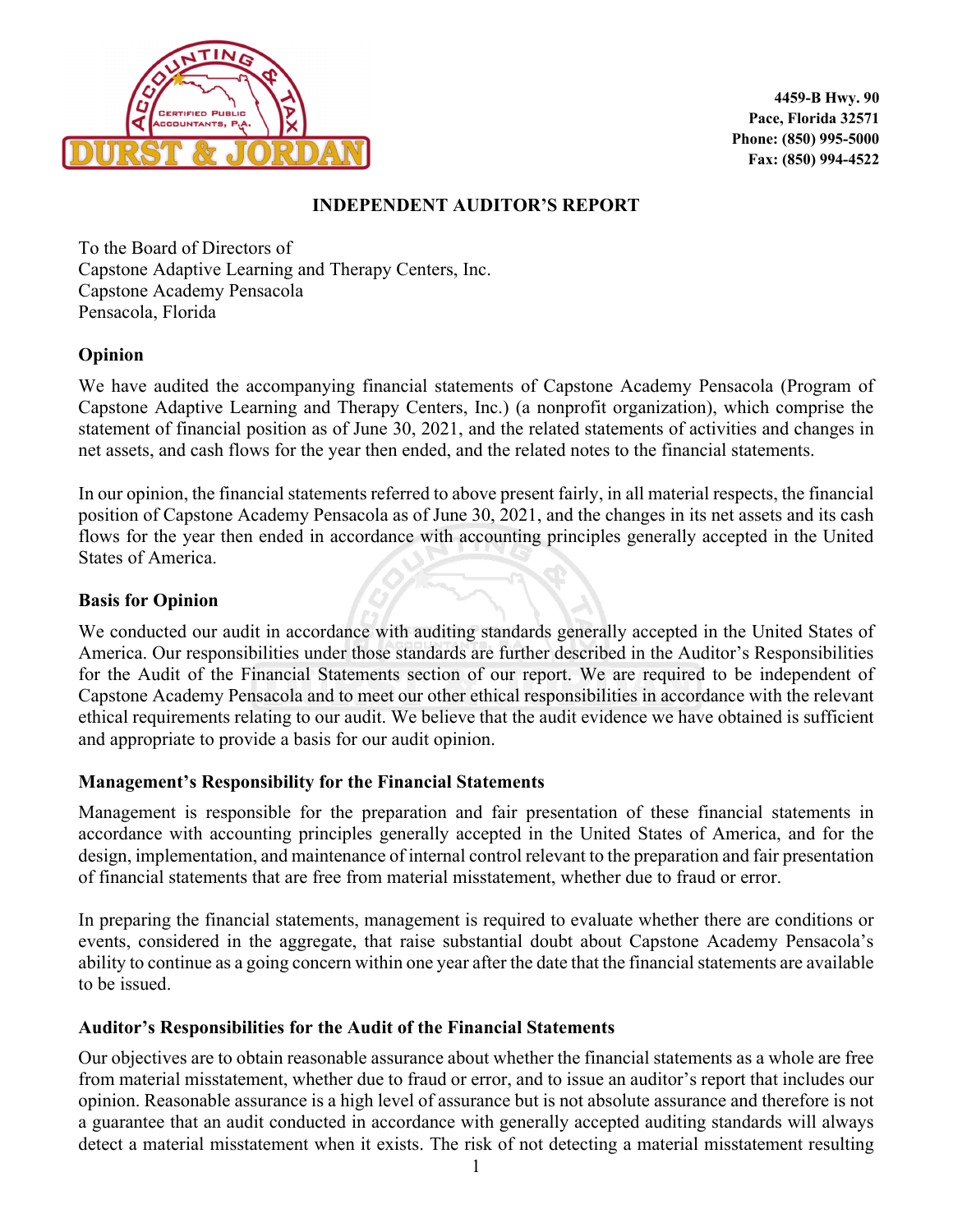from fraud is higher than for one resulting from error, as fraud may involve collusion, forgery, intentional omissions, misrepresentations, or the override of internal control. Misstatements, including omissions, are considered material if there is a substantial likelihood that, individually or in the aggregate, they would influence the judgment made by a reasonable user based on the financial statements.

In performing an audit in accordance with generally accepted auditing standards, we:

- Exercise professional judgment and maintain professional skepticism throughout the audit.
- Identify and assess the risks of material misstatement of the financial statements, whether due to fraud or error, and design and perform audit procedures responsive to those risks. Such procedures include examining, on a test basis, evidence regarding the amounts and disclosures in the financial statements.
- Obtain an understanding of internal control relevant to the audit in order to design audit procedures that are appropriate in the circumstances, but not for the purpose of expressing an opinion on the effectiveness of Capstone Academy Pensacola's internal control. Accordingly, no such opinion is expressed.
- Evaluate the appropriateness of accounting policies used and the reasonableness of significant accounting estimates made by management, as well as evaluate the overall presentation of the financial statements.
- Conclude whether, in our judgment, there are conditions or events, considered in the aggregate, that raise substantial doubt about Capstone Academy Pensacola's ability to continue as a going concern for a reasonable period of time.

We are required to communicate with those charged with governance regarding, among other matters, the planned scope and timing of the audit, significant audit findings, and certain internal control related matters that we identified during the audit.

# **Other Reporting Required by Government Auditing Standards**

In accordance with *Government Auditing Standards*, we have also issued our report dated August 6, 2021, on our consideration of Capstone Academy Pensacola's internal control over financial reporting and on our tests of its compliance with certain provisions of laws, regulations, contracts and grant agreements and other matters. The purpose of that report is to describe the scope of our testing of internal control over financial reporting and compliance and the results of that testing, and not to provide an opinion on internal control over financial reporting or on compliance. That report is an integral part of an audit performed in accordance with *Government Auditing Standards* in considering Capstone Academy Pensacola's internal control over financial reporting and compliance.

Drustgreben CPA, PA

Pace, FL August 6, 2021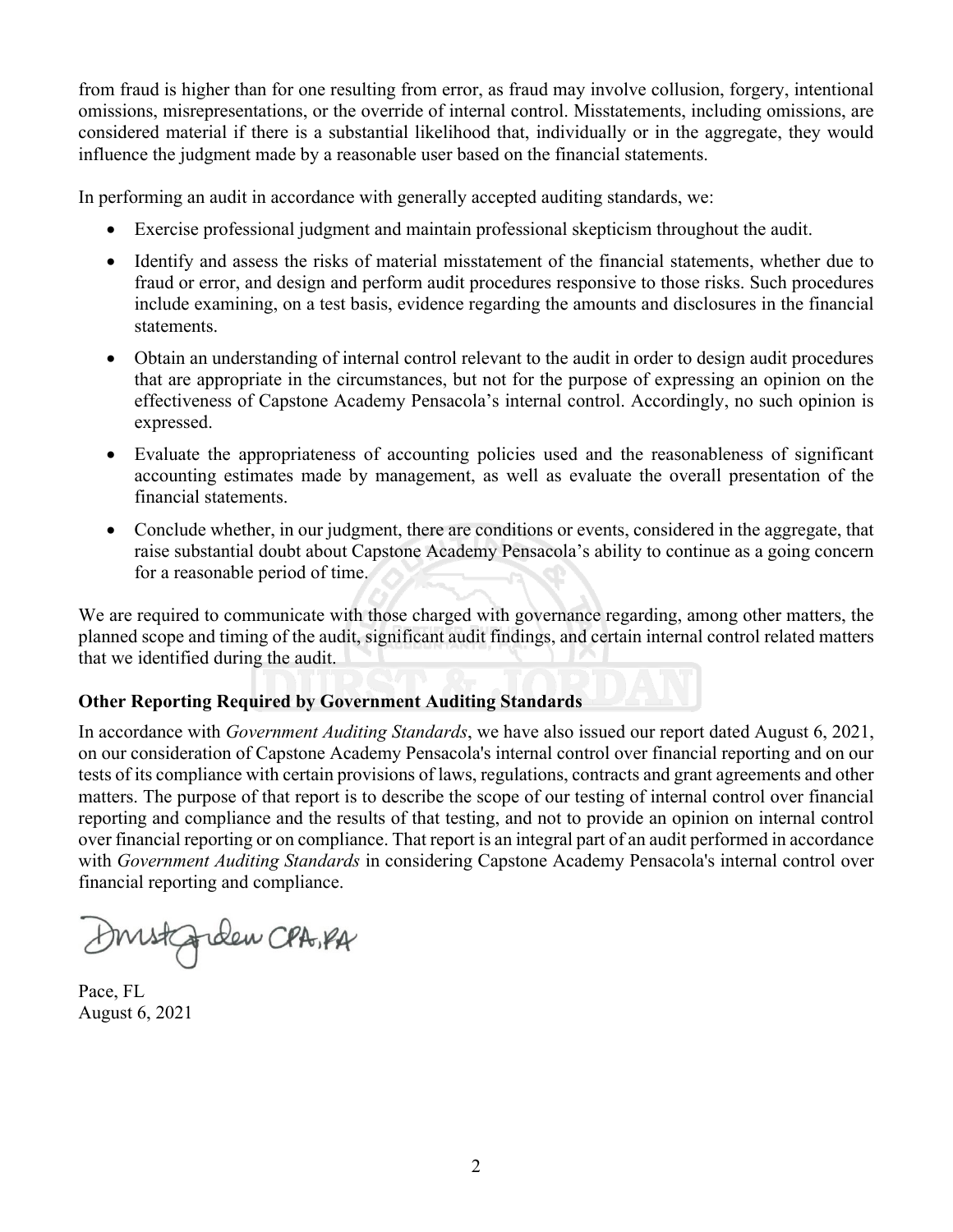Statement of Financial Position As of June 30, 2021

### **ASSETS**

| <b>Current Assets</b>                                |              |         |
|------------------------------------------------------|--------------|---------|
| Cash                                                 | $\mathbb{S}$ | 143,157 |
| Accounts receivable                                  |              | 30,626  |
| Due from Capstone Adaptive LTC                       |              | 453     |
| Due from Capstone Academy Milton                     |              | 98,243  |
| Total current assets                                 |              | 272,479 |
| <b>Property and Equipment</b>                        |              |         |
| Leasehold improvements, less accumulated             |              |         |
| amortization of \$96,325                             |              | 218,432 |
| Furniture, fixtures, and equipment, less accumulated |              |         |
| depreciation of \$106,817                            |              | 31,166  |
| Total property and equipment                         |              | 249,598 |
| <b>Total Assets</b>                                  | \$           | 522,077 |
| <b>LIABILITIES AND NET ASSETS</b>                    |              |         |
| <b>Current Liabilities</b>                           |              |         |
| Accrued compensated absences                         | \$           | 19,284  |
| PPP loan                                             |              | 91,688  |
| <b>Total Liabilities</b>                             |              | 110,972 |
| <b>Net Assets</b>                                    |              |         |
| Net assets without donor restrictions                |              | 393,605 |
| Net assets with donor restrictions                   |              | 17,500  |
| <b>Total Net Assets</b>                              |              | 411,105 |
| <b>Total Liabilities and Net Assets</b>              | \$           | 522,077 |

The accompanying notes are an integral part of these financial statements.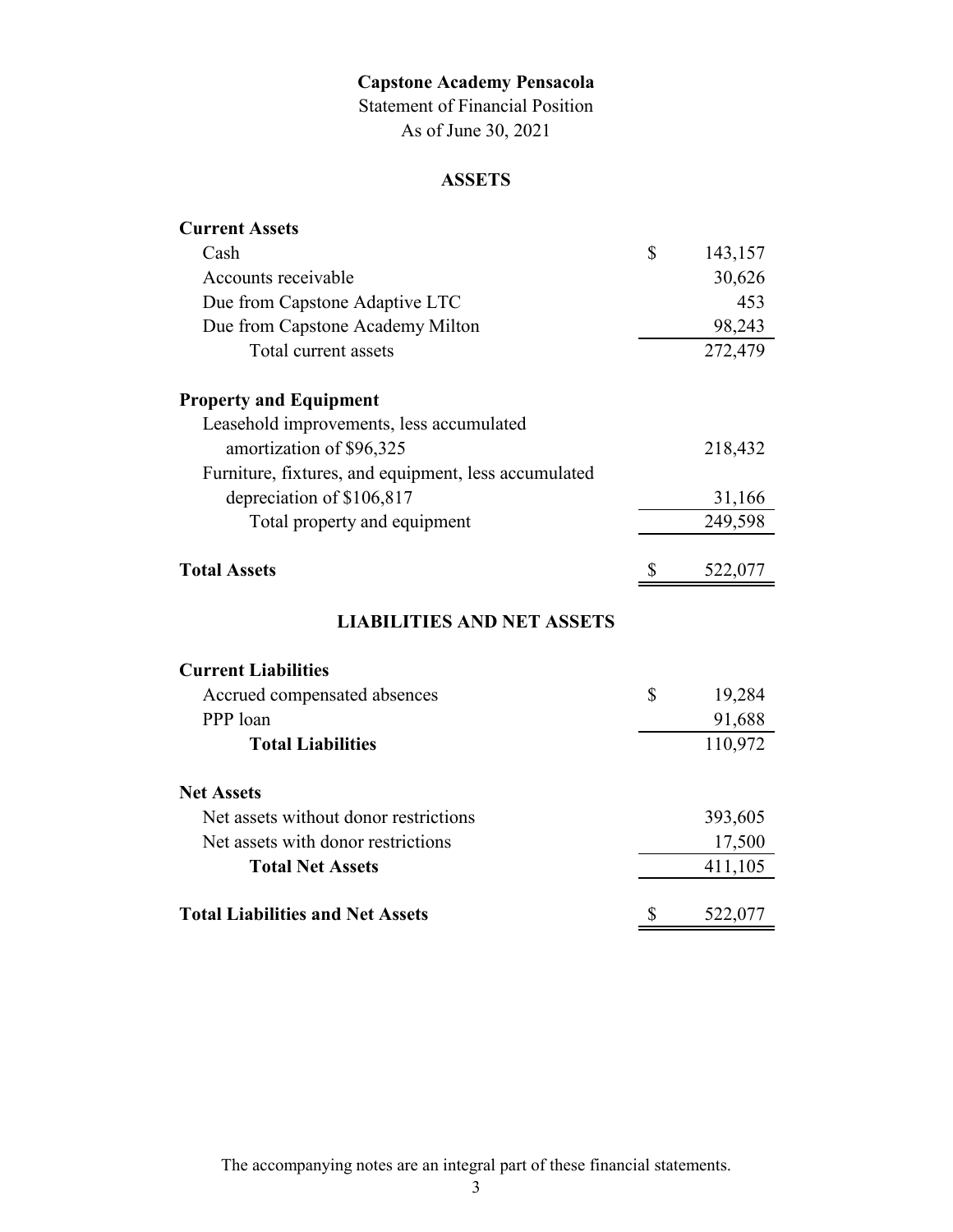Statement of Activities

For the year ended June 30, 2021

|                                       | <b>Without Donor</b><br><b>Restrictions</b> |                           | <b>With Donor</b><br><b>Restrictions</b> |    | <b>Total</b> |
|---------------------------------------|---------------------------------------------|---------------------------|------------------------------------------|----|--------------|
| <b>Revenues</b>                       |                                             |                           |                                          |    |              |
| Florida Education Finance Program     | \$                                          | \$                        | 396,663                                  | \$ | 396,663      |
| School district capital outlays funds |                                             |                           | 13,536                                   |    | 13,536       |
| Voluntary Prekindergarten Program     |                                             |                           | 72                                       |    | 72           |
| Therapy income                        | 92,878                                      |                           |                                          |    | 92,878       |
| After-school tuiton and fees          | 42,508                                      |                           |                                          |    | 42,508       |
| Contributions                         | 22,869                                      |                           | 82,332                                   |    | 105,201      |
| Interest income                       | 64                                          |                           |                                          |    | 64           |
| Net assets released from restrictions | 482,103                                     |                           | (482, 103)                               |    |              |
| <b>Total Revenues</b>                 | 640,422                                     |                           | 10,500                                   |    | 650,922      |
| <b>Expenditures</b>                   |                                             |                           |                                          |    |              |
| Instruction                           | 409,460                                     |                           |                                          |    | 409,460      |
| General administration                | 20,886                                      |                           |                                          |    | 20,886       |
| School administration                 | 150,125                                     |                           |                                          |    | 150,125      |
| <b>Fiscal services</b>                | 4,579                                       |                           |                                          |    | 4,579        |
| Food services                         | 625                                         |                           |                                          |    | 625          |
| Student transportation services       | 6,374                                       |                           |                                          |    | 6,374        |
| Operation of plant                    | 26,609                                      |                           |                                          |    | 26,609       |
| Maintenance of plant                  | 103                                         |                           |                                          |    | 103          |
| Depreciation and amortization         | 31,258                                      |                           |                                          |    | 31,258       |
| Loss on disposal                      | 1,475                                       |                           |                                          |    | 1,475        |
| <b>Total Expenditures</b>             | 651,494                                     |                           |                                          |    | 651,494      |
| <b>Change in Net Assets</b>           | (11,072)                                    |                           | 10,500                                   |    | (572)        |
| <b>Net Assets - Beginning of Year</b> | 404,677                                     |                           | 7,000                                    |    | 411,677      |
| <b>Net Assets - End of Year</b>       | \$<br>393,605                               | $\boldsymbol{\mathsf{S}}$ | 17,500                                   | \$ | 411,105      |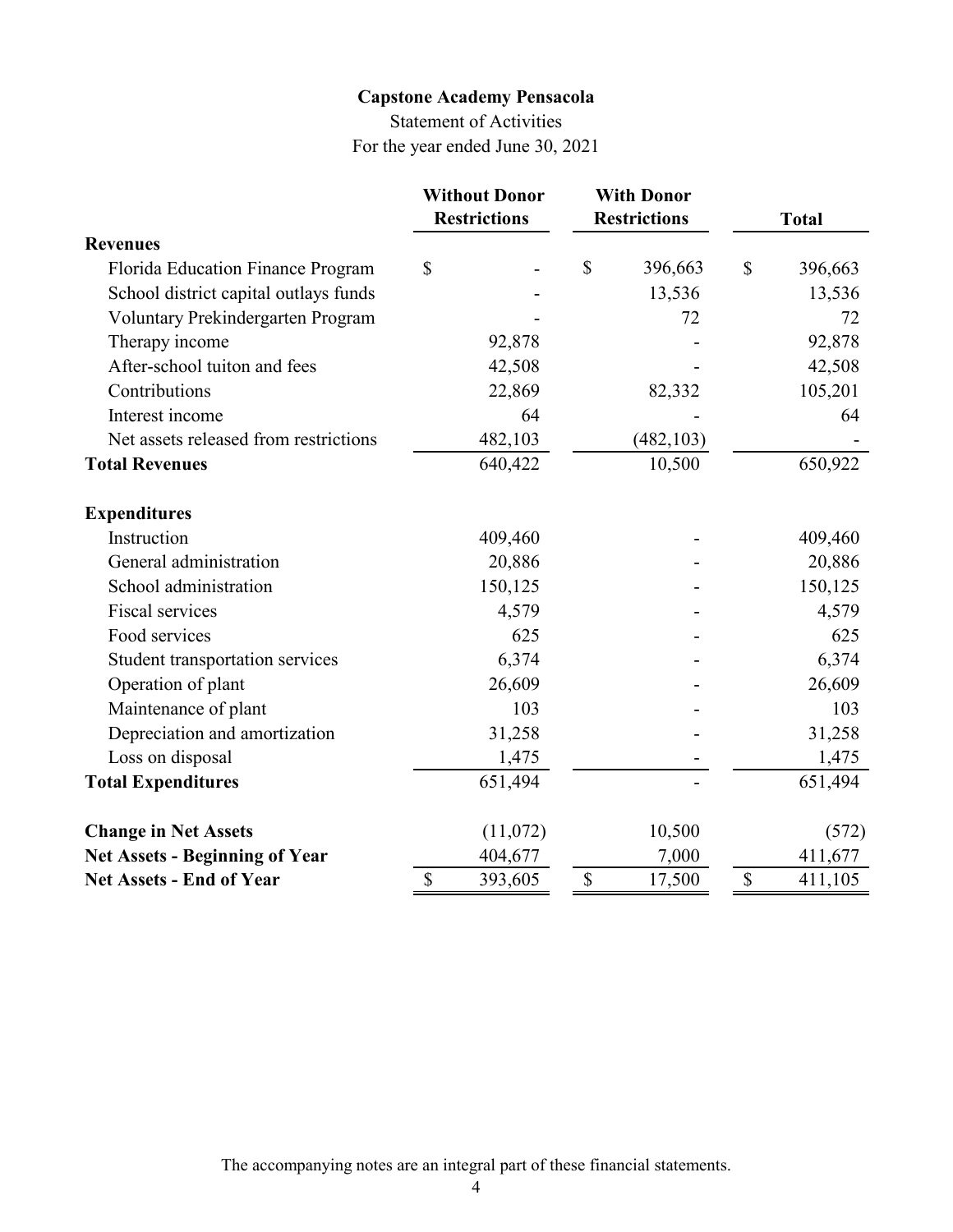Statement of Cash Flows For the year ended June 30, 2021

| <b>Cash Flows from Operating Activities</b>   |    |                             |
|-----------------------------------------------|----|-----------------------------|
| Change in net assets                          | \$ | (572)                       |
| Adjustments to reconcile change in net assets |    |                             |
| to net cash from operating activities:        |    |                             |
| Depreciation and amortization                 |    | 31,258                      |
| Loss on disposal                              |    | 1,475                       |
| Changes in:                                   |    |                             |
| Accounts receivable                           |    | 16,102                      |
| Due from other funds                          |    | (33,538)                    |
| Accrued compensated absences                  |    | 453                         |
| Net cash from operating activities            |    | 15,178                      |
| <b>Cash Flows from Investing Activities</b>   |    |                             |
| Purchases of property and equipment           |    |                             |
| Net cash from investing activities            |    | $\frac{(12,015)}{(12,015)}$ |
| <b>Cash Flows from Financing Activities</b>   |    |                             |
| Payments from Capstone Adaptive LTC           |    | 13,732                      |
| Net cash from financing activities            |    | 13,732                      |
| <b>Net Change in Cash</b>                     |    | 16,895                      |
| <b>Cash - Beginning of Year</b>               |    | 126,262                     |
| <b>Cash - End of Year</b>                     | \$ | 143,157                     |

The accompanying notes are an integral part of these financial statements.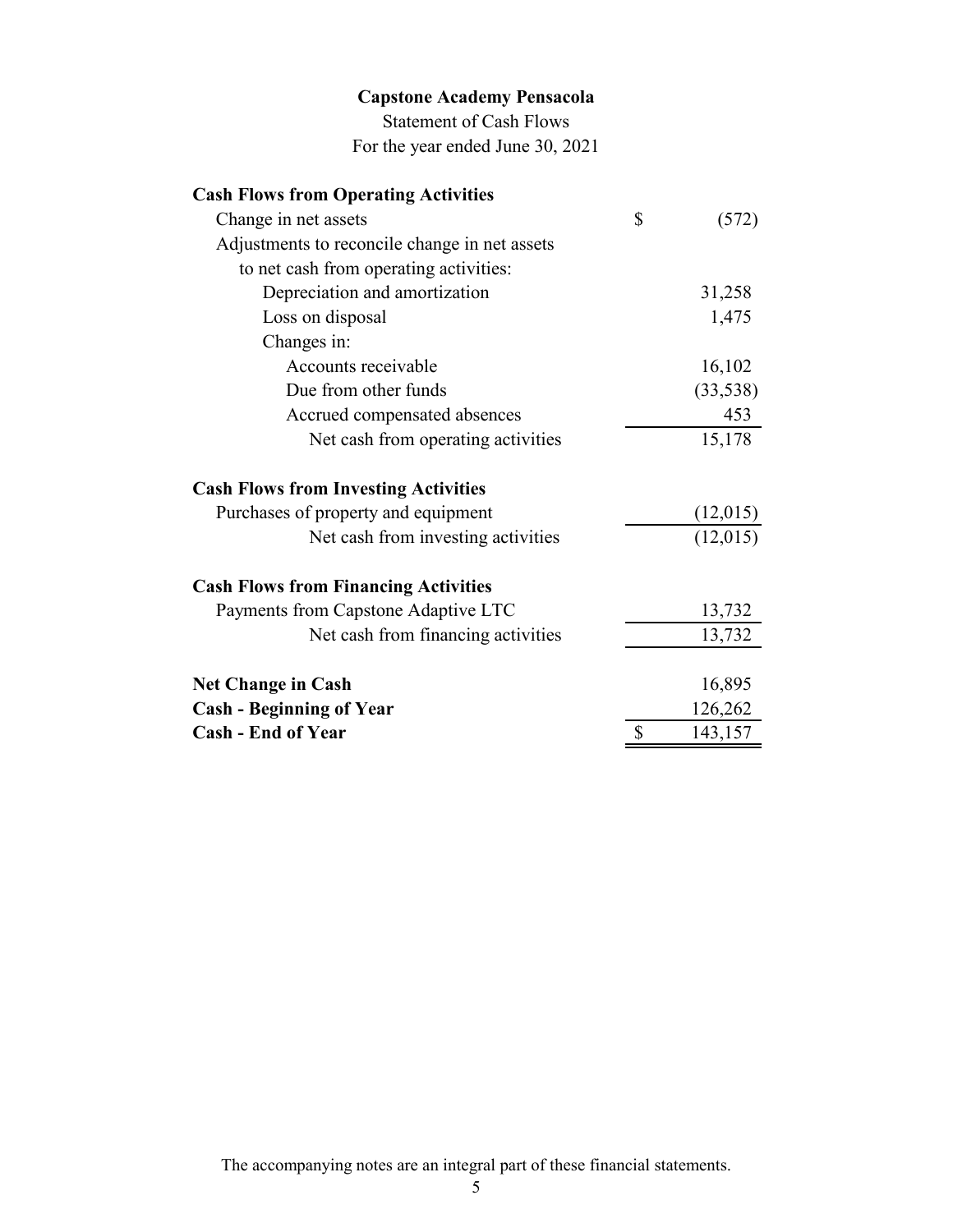Notes to the Financial Statements For the year ended June 30, 2021

### **NOTE 1 – SUMMARY OF SIGNIFICANT ACCOUNTING POLICIES**

#### A. Organization and Purpose

Capstone Academy was organized on August 27, 2004, by Capstone Adaptive Learning and Therapy Centers, Inc., (Capstone) formerly known as United Cerebral Palsy of Northwest Florida, Inc., a nonprofit corporation, to serve as a charter school for three- to five-year-old children with, or in danger of, developmental delay, pursuant to a charter school contract with The School Board of Escambia County, Florida (the "District"), which is effective through June 30, 2032.

Due to low enrollment for the Voluntary Prekindergarten Program, the program was put on hold and not offered for the 2020-2021 school year.

#### B. Basis of Presentation and Presentation

The accompanying special purpose financial statements of Capstone Academy Pensacola (the "School") are prepared pursuant to the rules of the Florida Auditor General and are a program of Capstone Adaptive Learning and Therapy Centers, Inc. The land, building and substantially all of the operating equipment acquired by Capstone for the School is not included in the accompanying financial statements (see Note 6). The School is considered a component unit of the District.

The School reports information regarding financial position and activities according to two classes of net assets: net assets without donor restrictions and net assets with donor restrictions. A description of the net asset categories are as follows:

Net assets without donor restrictions – The part of net assets of a not-for-profit that is not subject to donor-imposed restrictions. Net assets without donor restrictions may be designated for specific purposes by action of the Board of Directors. Board-designated net assets may be earmarked for future programs, investments, contingencies, purchases or construction of fixed assets, or other uses.

Net assets with donor restrictions – The part of net assets of a not-for-profit that is subject to donor-imposed restrictions. Some donors impose restrictions that are temporary in nature or purpose restricted. Other donors impose restrictions that are perpetual in nature that neither expire by passage of time nor can be fulfilled or otherwise removed by actions of the Organization. Purpose restricted net assets are deemed to be restricted for the donor-specified purpose by explicit donor stipulation. Once appropriated, purpose restricted assets are released to net assets without donor restrictions.

### C. Cash and Cash Equivalents

Cash and cash equivalents consist of short-term, highly liquid investments which are readily convertible into cash within ninety (90) days of purchase. Carrying value of cash and cash equivalents approximates fair value because of the short maturities of those financial instruments.

### D. Accounts Receivable

Accounts receivable are stated at the amount management expects to collect from outstanding balances. No allowance for doubtful account has been established as management expects to collect all accounts owed to the School.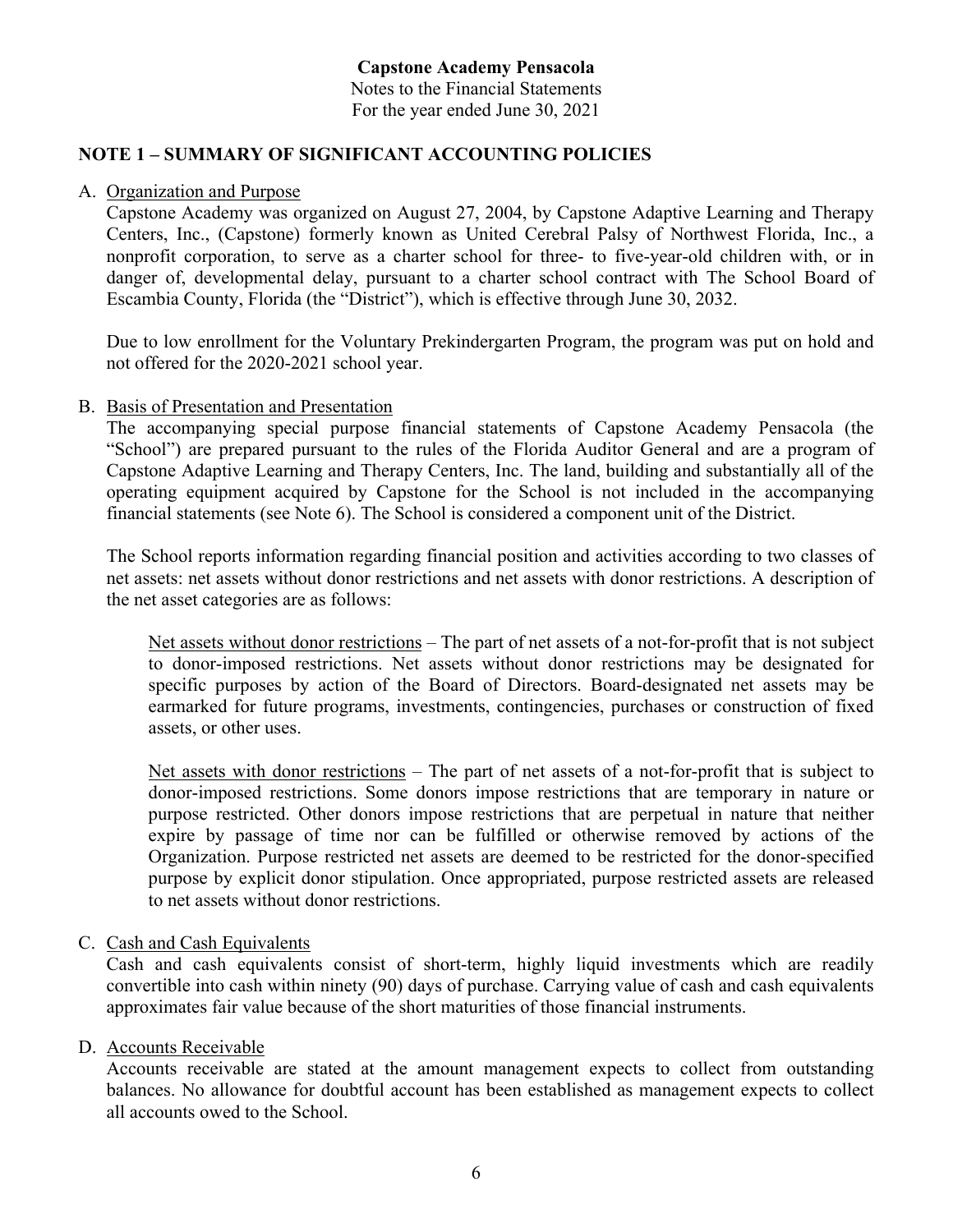## **NOTE 1 – SUMMARY OF SIGNIFICANT ACCOUNTING POLICIES (CONTINUED)**

#### E. Property and Equipment

Property and equipment are recorded at cost. Donated property and equipment are recorded at their estimated market value on the date of contribution. Expenditures which equal or exceed \$2,500 and materially increase values, change capacities, or extend useful lives are capitalized. Repairs and maintenance costs are charged to operations when incurred. Certain equipment was acquired with public funds and shall revert to the Board upon termination of the charter. Depreciation is computed using the straight-line method. Estimated useful lives of property and equipment range as follows:

| Leasehold improvements  | $5-40$ years |
|-------------------------|--------------|
| Furniture and equipment | $3-10$ years |

Long-lived assets held and used by the School are reviewed for impairment whenever events or changes in circumstances indicate the carrying amount of an asset may not be recoverable. If facts and circumstances indicate the cost of any long-lived assets may be impaired, an evaluation of recoverability would be performed. As of June 30, 2021, none of the School's long-lived assets were considered to be materially impaired.

F. Compensated Absences

Under the School's paid time off (PTO) policy, the maximum PTO that can be accrued for full-time employees is 40 days or 320 hours.

G. Public Support

Public support revenue from local governments and government grants is recorded based upon the terms of the grantor allotment which generally provides that revenue is earned when the allowable costs of the specific grant provisions have been incurred or the performance of the services has been rendered.

H. Contributions

Contributions are recorded as net assets with donor restrictions or net assets without donor restrictions depending on the existence and/or nature of any donor restrictions. Support that is restricted by the donor is reported as an increase in net assets without donor restrictions if the restriction expires in the reporting period in which the support is recognized. All other donor restricted support is reported as an increase in net assets with donor restrictions depending on the nature of the restriction. When a restriction expires, net assets with donor restrictions are reclassified to net assets without donor restrictions.

I. Income Taxes

Capstone is exempt from federal income taxes under Internal Revenue Service Code Section  $501(c)(3)$ . As a result, there is no provision for taxes in the accompanying financial statements.

### J. Use of Estimates

The preparation of financial statements in conformity with generally accepted accounting principles requires management to make estimates and assumptions that affect certain reported amounts and disclosures. Accordingly, actual results could differ from those estimates.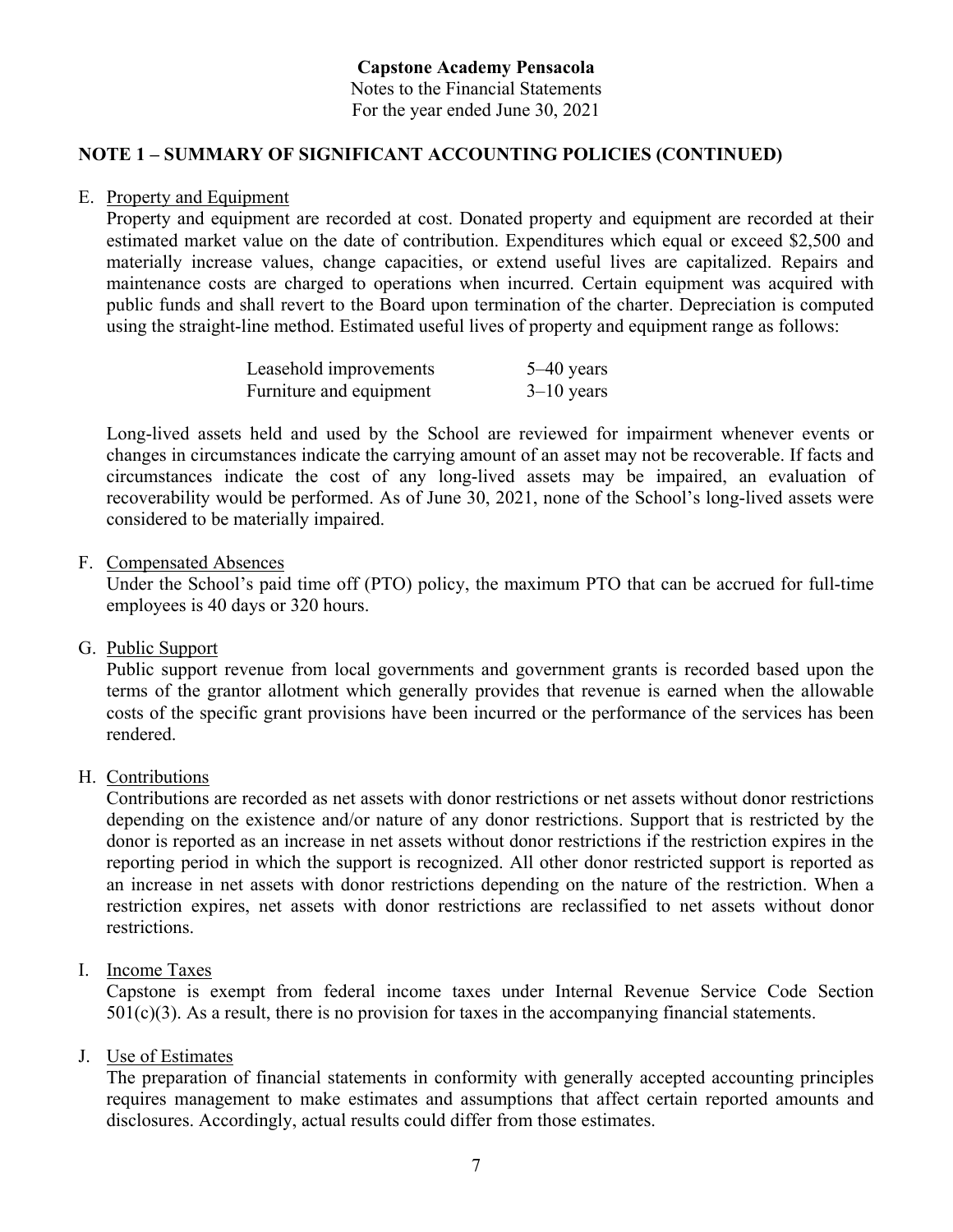## **NOTE 1 – SUMMARY OF SIGNIFICANT ACCOUNTING POLICIES (CONTINUED)**

#### K. Subsequent Events

The School has evaluated events and transactions that occurred between June 30, 2021, and August 6, 2021, which is the date that the financials were available to be issued, for possible recognition or disclosure in the financial statements.

#### L. Recent Accounting Pronouncements

**Revenue recognition:** The Company adopted ASU 2014-09, *Revenue from Contracts with Customers (Topic 606)*, on July 1, 2020. The new revenue recognition guidance requires the recognition of revenue when promised goods or services are transferred to customers in an amount that reflects the consideration to which the Company expects to be entitled in exchange for those goods or services. The guidance requires an entity to follow a five-step model to (a) identify the contract(s) with a customer, (b) identify the performance obligations in the contract, (c) determine the transaction price, (d) allocate the transaction price to the performance obligations in the contract, and (e) recognize revenue when (or as) the entity satisfies a performance obligation. Further, the application of ASU 2014-09 permits the use of either the full retrospective or cumulative effect transition approach. This guidance did not significantly affect the financial statements because most services are provided before they are billed. Also, there are no significant long-term contracts with customers.

**Leases:** In February 2016, the FASB issued ASU 2016-02, *Leases (Topic 842)* (ASU 2016-02). The main principle of this revised accounting guidance requires that lessees recognize all leases (other than leases with a term of twelve months or less) on the balance sheet as lease liabilities, based upon the present value of the lease payments, with corresponding right of use assets. ASU 2016-02 also makes targeted changes to other aspects of the current guidance, including the lease classification criteria and the lessor accounting model. The amendments in ASU 2016-02 are delayed and will be effective for the Organization for annual reporting periods beginning after December 15, 2021. The impact on these financial statements has not yet been determined.

### **NOTE 2 – DUE FROM CAPSTONE ACADEMY MILTON**

On January 4, 2010, Capstone Academy opened another school in Milton, Florida, pursuant to a charter school contract with the School Board of Santa Rosa County, Florida. This receivable represented advances to Capstone Milton for operating expenses.

### **NOTE 3 – ACCRUED COMPENSATED ABSENCES**

The School's policy is that if an employee leaves the organization with proper notification, they could be paid out up to 40 days or 320 hours of accrued paid time off (PTO.) PTO is accrued based on the employee's accrual rate and the amount PTO hours used during the year. The balance of accrued compensated absences was \$19,284 on June 30, 2021.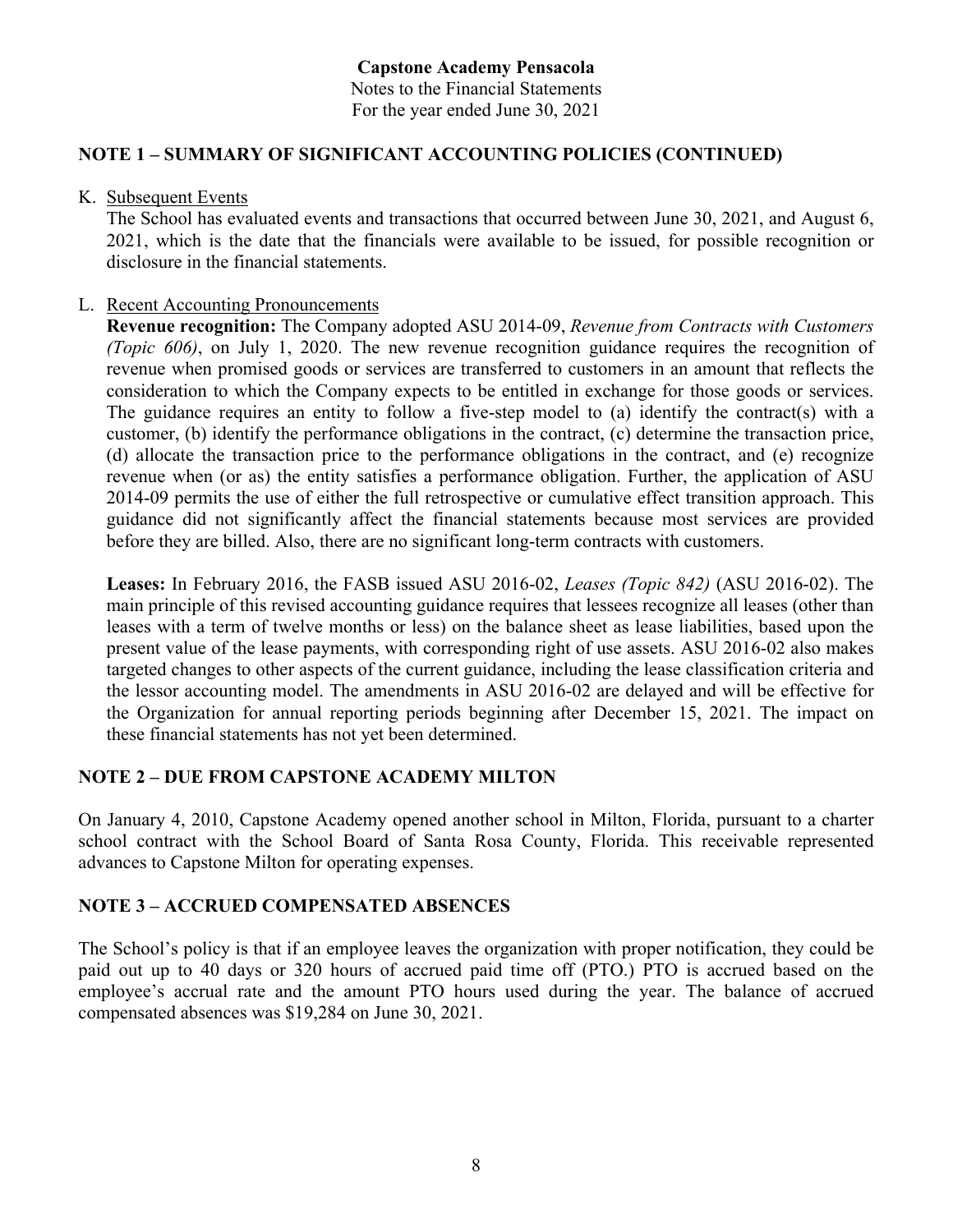# **NOTE 4 – DEBT**

On April 18, 2020, Capstone Adaptive Learning and Therapy Centers, Inc. signed an SBA loan agreement as part of the "Payroll Protection Program" which helps businesses keep their workforce employed during the Coronavirus (COVID-19) crisis. The loan has an outstanding principal balance of \$510,000. Of the total loan amount, the portion allocated to the School is \$91,688. The loan is expected to be forgiven in the next fiscal year.

If the loan is not forgiven, terms of the loan include a 1% fixed interest rate and a maturity of two years. There have been no loan payments required as of the date of this report. No collateral is required.

# **NOTE 5 – FLORIDA EDUCATION FINANCE PROGRAM**

Revenues for current operations are received primarily from the Escambia County School District (the "District") pursuant to the funding provisions included in the School's charter. In accordance with funding provisions of the charter and Section 1002.33(17), Florida Statutes, the School reports the number of full-time equivalent students and related data to the District.

Under the provisions of Section 1011.62, Florida Statutes, the District reports the number of fulltime equivalent students and related data to the Florida Department of Education (the "Department") for funding through the Florida Education Finance Program (FEFP). Funding for the School is adjusted during the year to reflect the revised calculations by the Department under the FEFP and the actual weighted full-time equivalent students reported by the School during the designated full-time equivalent survey periods. The District receives a 5% administrative fee from the School and is calculated on the unweighted full-time equivalent students. For the year ended June 30, 2021, administrative fees paid to the District included in the statements of activities under general administration expenses totaled \$16,086.

# **NOTE 6 – RELATED-PARTY TRANSACTIONS**

The School is managed and operated by Capstone Adaptive Learning and Therapy Centers, Inc., a nonprofit organization originally organized in 1953. The mission of Capstone Adaptive Learning and Therapy Centers, Inc., (Capstone) is advancing the independence for children and adults with a spectrum of abilities and disabilities.

Capstone's financial reporting year end is September 30. The School is reported as a program of Capstone.

Capstone provides support to the School by sponsoring special events and receiving contributions and designating the proceeds for the School. For the year ended June 30, 2021, support from Capstone totaled \$19,663.

Capstone owns the land and building and leases them to the School pursuant to a year-to-year lease at a monthly cost of \$2,600. For the year ended June 30, 2021, total rent expense for the facilities included in the statement of activities under instruction expenditures totaled \$31,200.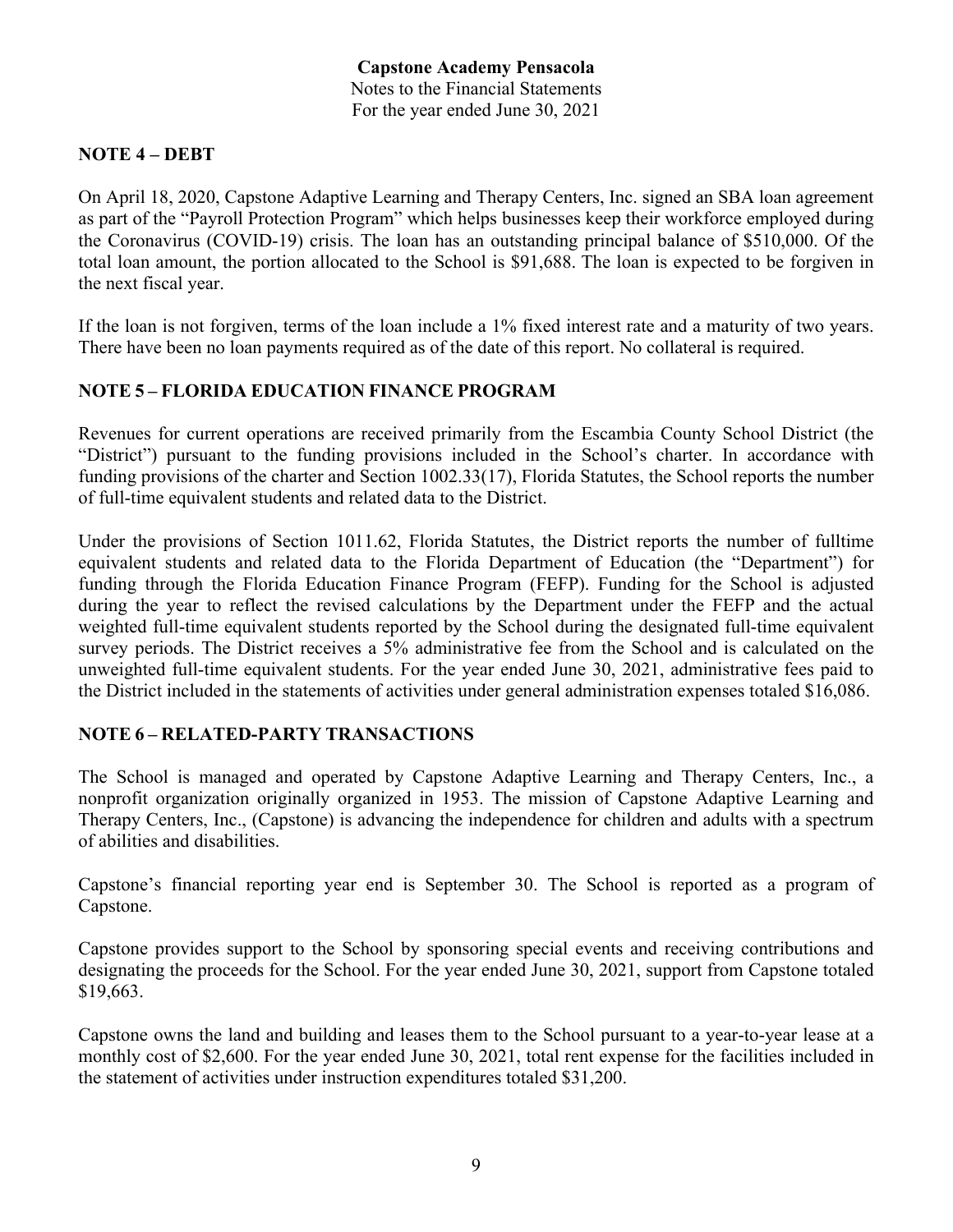## **NOTE 6 – RELATED-PARTY TRANSACTIONS (CONTINUED)**

Capstone further provides management services to the School under an agreement which provides for a monthly fee of \$400. For the year ended June 30, 2021, fees for the management services included in the statement of activities under general administration expenditures totaled \$4,800.

## **NOTE 7 – RETIREMENT PLAN**

School personnel participate in a retirement plan established by Capstone. Capstone offers a 401K plan with a 100% matching contribution up to the first 3% of compensation, and 50% for that portion of compensation over the 3% up to 5%. Participants in the 401K are 100% vested immediately. The expense recorded for the year ended June 30, 2021, was \$5,226.

# **NOTE 8 – NATURAL CLASSIFICATION OF EXPENDITURES**

Expenditures by natural expense classification for the period ended June 30, 2021, are as follows:

| Administrative fee to School District | \$<br>16,086  |
|---------------------------------------|---------------|
| Audit fees                            | 4,500         |
| Depreciation                          | 31,258        |
| Land and building rent                | 31,200        |
| Loss on disposal                      | 1,475         |
| Management fee                        | 4,800         |
| Other                                 | 1,810         |
| Repairs and maintenance               | 9,049         |
| Salaries and related costs            | 520,588       |
| Supplies                              | 7,964         |
| Transportation costs                  | 3,386         |
| Utilities and telephone               | 19,378        |
|                                       | \$<br>651,494 |

# **NOTE 9 – AVAILABILITY OF FINANCIAL ASSETS**

The following table reflects the School's financial assets reduced by amounts not available for general expenditures within one year:

| <b>Financial Assets:</b>                                                |              |          |
|-------------------------------------------------------------------------|--------------|----------|
| Cash                                                                    | <sup>S</sup> | 143,157  |
| Accounts receivable                                                     |              | 30,626   |
| Total                                                                   |              | 173,783  |
| Less those unavailable for general expenditure within one year, due to: |              |          |
| Net assets with donor restrictions                                      |              | (17,500) |
| Financial assets available to meet cash needs                           |              | 156,283  |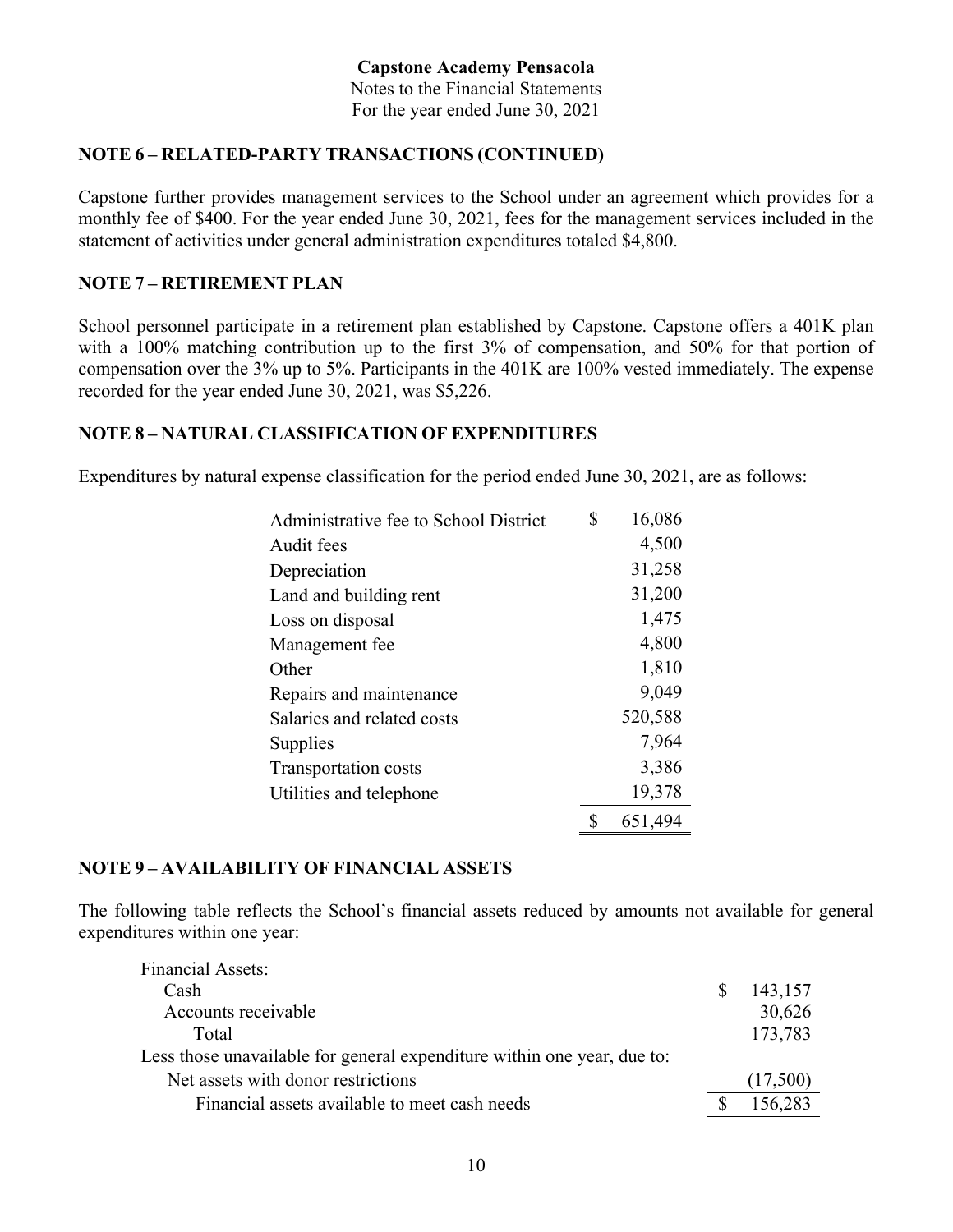### **NOTE 9 – AVAILABILITY OF FINANCIAL ASSETS (CONTINUED)**

The School has a policy to manage its liquidity following three guiding principles: operating within a prudent range of financial stability; maintaining adequate liquidity to fund near-term operations; and maintaining sufficient resources to provide reasonable assurance that long-term operations will be maintained.

### **NOTE 10 – DONOR RESTRICTIONS**

The School received a \$7,000 contribution restricted for a sensory garden.

The School received a Coronavirus Response and Relief Supplemental Appropriations (CRRSA) Phase V (five) grant of \$10,500 in June 2021. A portion of the funds must be used for salaries and benefits. The rest may be used for minor repairs, equipment, rent, health and safety items, etc.

As of June 30, 2021, the remaining \$17,500 is shown as donor restricted net assets in these financial statements.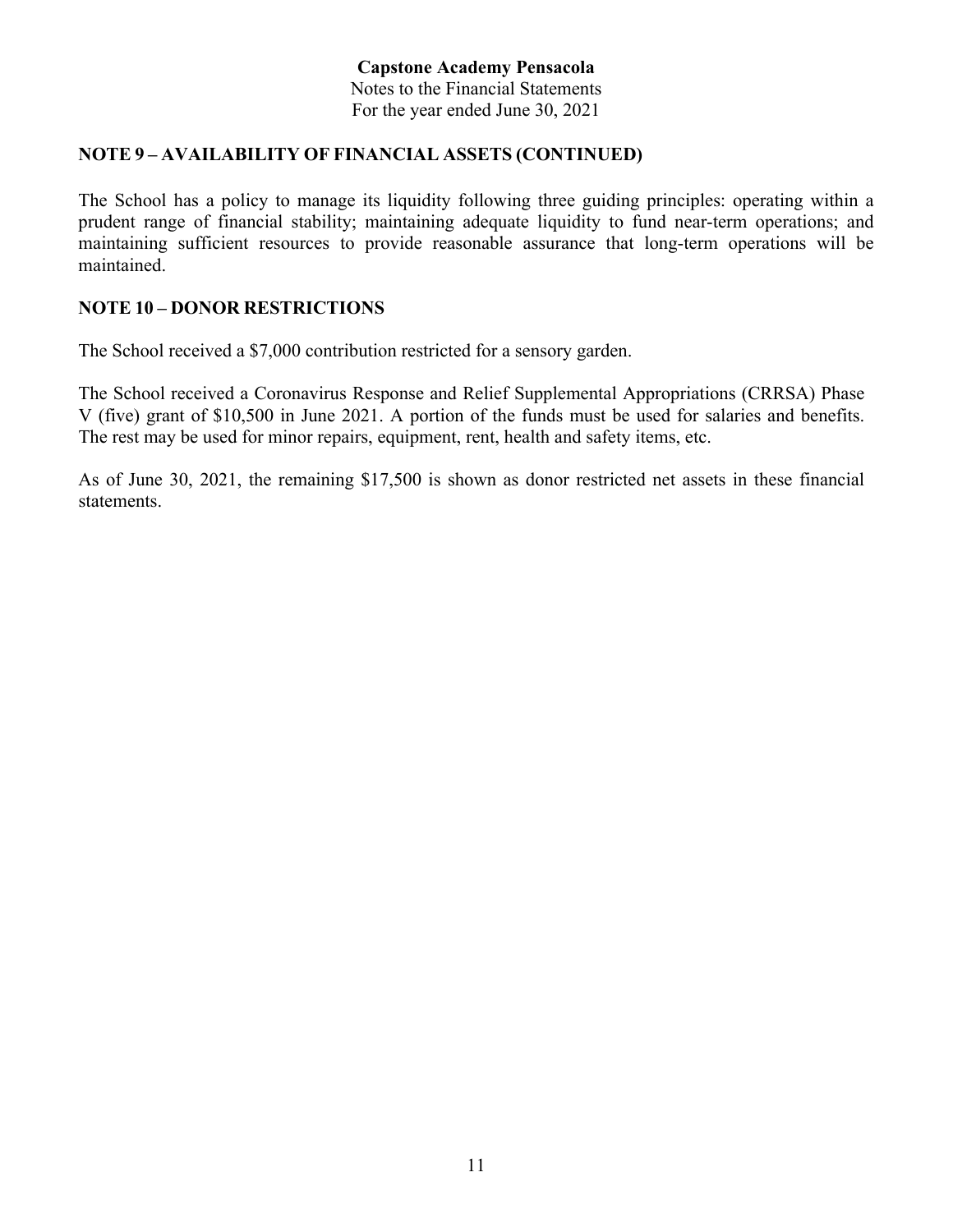

**4459-B Hwy. 90 Pace, Florida 32571 Phone: (850) 995-5000 Fax: (850) 994-4522** 

### **Independent Auditor's Report on Internal Control Over Financial Reporting and on Compliance and Other Matters Based on an Audit of Financial Statements Performed in Accordance with**  *Government Auditing Standards*

To the Board of Directors Capstone Adaptive Learning and Therapy Centers, Inc. Capstone Academy Pensacola Pensacola, Florida

We have audited, in accordance with the auditing standards generally accepted in the United States of America and the standards applicable to financial audits contained in *Government Auditing Standards* issued by the Comptroller General of the United States, the financial statements of Capstone Academy Pensacola (Program of Capstone Adaptive Learning and Therapy Centers, Inc.) (a nonprofit organization), which comprise the statement of financial position as of June 30, 2021, and the related statements of activities and cash flows for the year then ended, and the related notes to the financial statements, and have issued our report thereon dated August 6, 2021.

# **Internal Control over Financial Reporting**

In planning and performing our audit of the financial statements, we considered Capstone Academy Pensacola's internal control over financial reporting (internal control) to determine the audit procedures that are appropriate in the circumstances for the purpose of expressing our opinion on the financial statements, but not for the purpose of expressing an opinion on the effectiveness of Capstone Academy Pensacola's internal control. Accordingly, we do not express an opinion on the effectiveness of Capstone Academy Pensacola's internal control.

A *deficiency in internal control* exists when the design or operation of a control does not allow management or employees, in the normal course of performing their assigned functions, to prevent, or detect and correct, misstatements on a timely basis. A *material weakness* is a deficiency, or a combination of deficiencies, in internal control, such that there is a reasonable possibility that a material misstatement of the entity's financial statements will not be prevented, or detected and corrected, on a timely basis. A *significant deficiency* is a deficiency, or a combination of deficiencies, in internal control that is less severe than a material weakness, yet important enough to merit attention by those charged with governance.

Our consideration of internal control was for the limited purpose described in the first paragraph of this section and was not designed to identify all deficiencies in internal control that might be material weaknesses or significant deficiencies. Given these limitations, during our audit we did not identify any deficiencies in internal control that we consider to be material weaknesses. However, material weaknesses may exist that have not been identified.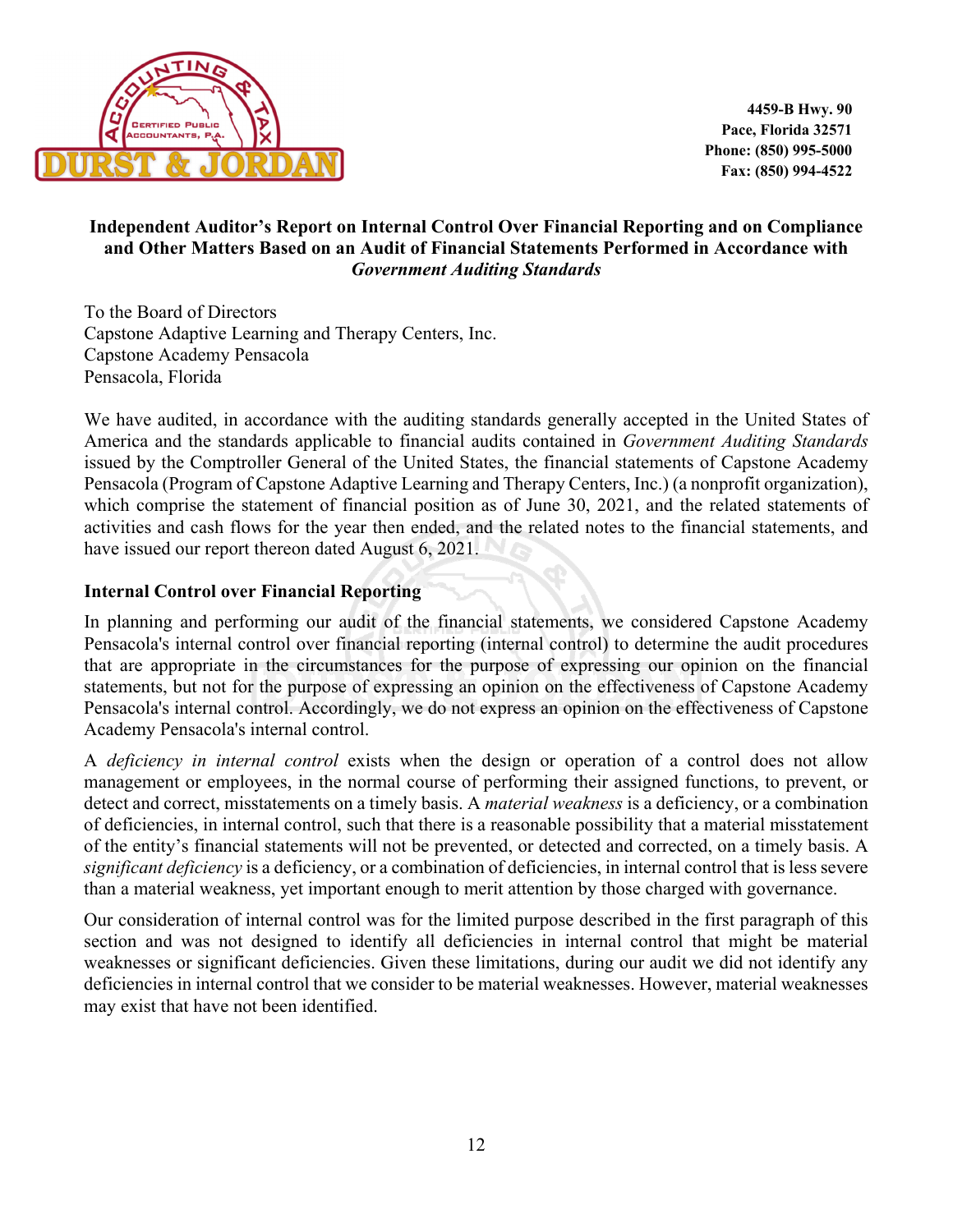### **Compliance and Other Matters**

As part of obtaining reasonable assurance about whether Capstone Academy Pensacola's financial statements are free from material misstatement, we performed tests of its compliance with certain provisions of laws, regulations, contracts, and grant agreements, noncompliance with which could have a direct and material effect on the determination of financial statement amounts. However, providing an opinion on compliance with those provisions was not an objective of our audit, and accordingly, we do not express such an opinion. The results of our tests disclosed no instances of noncompliance or other matters that are required to be reported under *Government Auditing Standards*.

### **Purpose of this Report**

The purpose of this report is solely to describe the scope of our testing of internal control and compliance and the results of that testing, and not to provide an opinion on the effectiveness of the Organization's internal control or on compliance. This report is an integral part of an audit performed in accordance with *Government Auditing Standards* in considering the Organization's internal control and compliance. Accordingly, this communication is not suitable for any other purpose.

Fiden CPA, PA Durst Jordan, CPA, PA August 6, 2021 **BERTIFIED PUBLIC**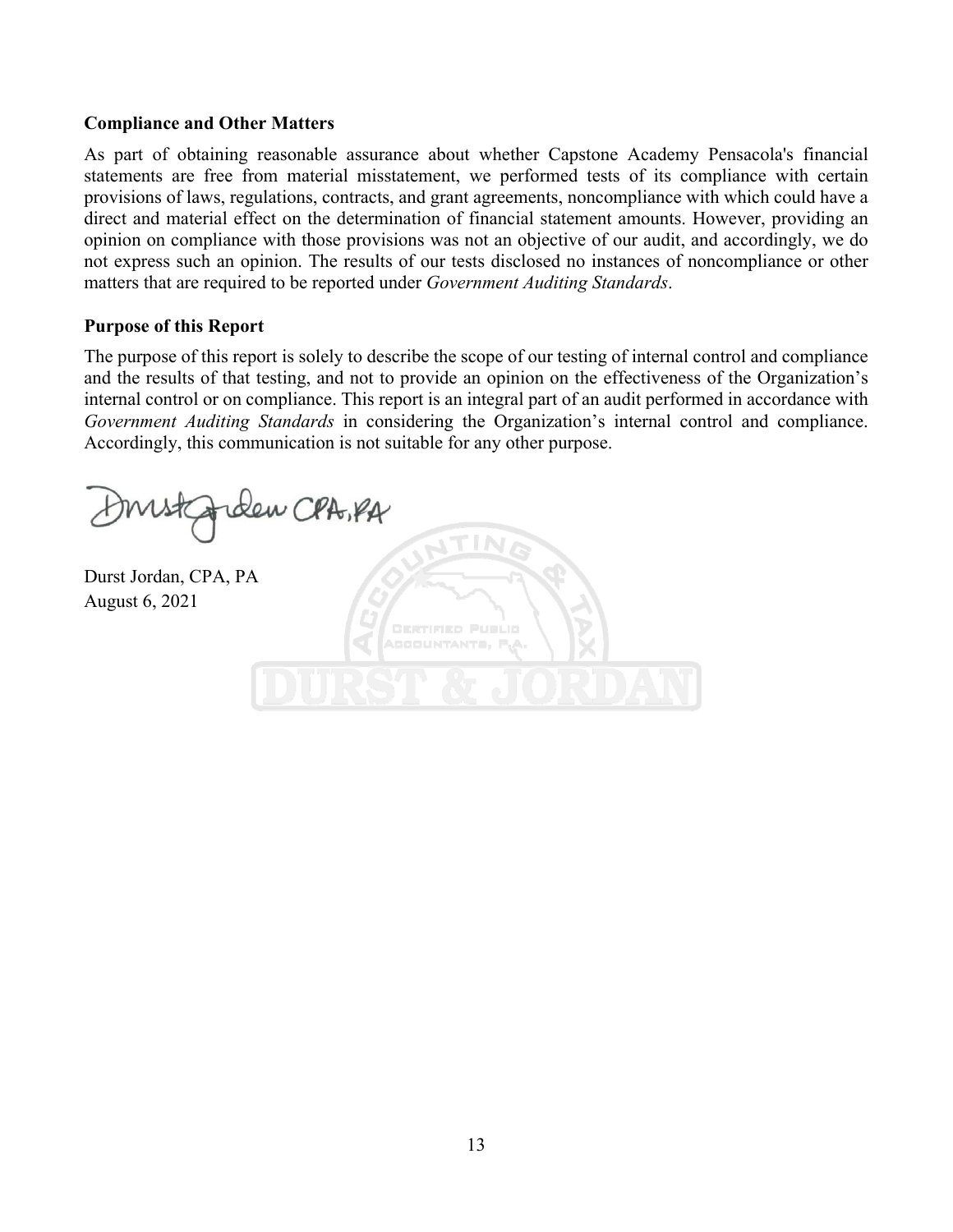

**4459-B Hwy. 90 Pace, Florida 32571 Phone: (850) 995-5000 Fax: (850) 994-4522** 

## **MANAGEMENT LETTER**

To the Board of Directors of Capstone Adaptive Learning and Therapy Centers, Inc. Capstone Academy Pensacola Pensacola, Florida

### **Report on the Financial Statements**

We have audited the financial statements of Capstone Academy Pensacola (Program of Capstone Adaptive Learning and Therapy Centers, Inc.) (a nonprofit organization) as of and for the year ended June 30, 2021 and have issued our report thereon dated August 6, 2021.

### **Auditor's Responsibility**

We conducted our audit in accordance with auditing standards generally accepted in the United State of America, and the standards applicable to financial audits contained in *Governmental Auditing Standards,* issued by the Comptroller General of the United States; and Chapter 10.850, Rules of the Auditor General.

### **Other Reporting Requirements**

We have issued our Independent Auditor's Report on Internal Control over Financial Reporting and Compliance and Other Matters Based on an Audit of the Financial Statements Performed in Accordance with *Government Auditing Standards*. Disclosures in that report, which is dated August 6, 2021, should be considered in conjunction with this management letter.

### **Prior Audit Findings**

Section 10.854(1)(e) 1., Rules of the Auditor General, requires that we determine whether or not corrective actions have been taken to address findings and recommendations made in the preceding annual financial audit report. There were no findings or recommendations made in the preceding annual financial audit report.

### **Official Title**

Section 10.854(1)(e)5., Rules of the Auditor General, requires the name or official title of the entity. The official title of the entity and the school code assigned by the Florida Department of Education is Capstone Academy Pensacola, 2121.

### **Financial Condition and Management**

Sections 10.854(1)(e)2. and 10.855(11), Rules of the Auditor General, require us to apply appropriate procedures and communicate whether or not Capstone Academy Pensacola has met one or more of the conditions described in Section 218.503(1 ), Florida Statutes, and identification of the specific condition(s) met. In connection with our audit, we determined that Capstone Academy Pensacola did not meet any of the conditions described in Section 218.503(1), Florida Statutes.